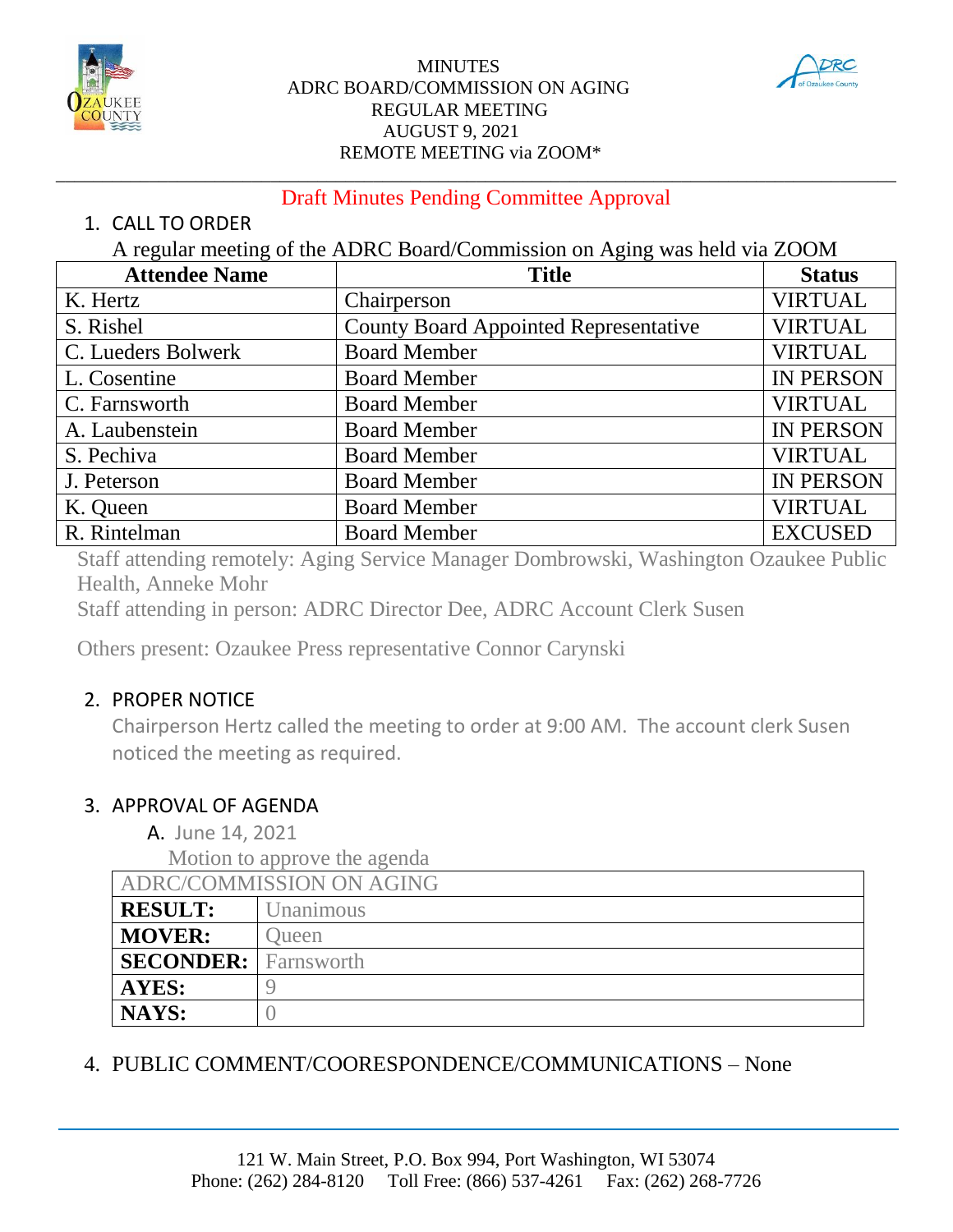# 5. APPROVAL OF MINUTES

A. June 14, 2021

Motion to approve the June 14, 2021 minutes as amended

ADRC/COMMISSION ON AGING

| 11 THREE FIRST FILM OF THE FILM OF THE TELL TO |           |
|------------------------------------------------|-----------|
| <b>RESULT:</b>                                 | Jnanimous |
| <b>MOVER:</b>                                  | Jueen     |
| <b>SECONDER:</b> Pechiva                       |           |
| AYES:                                          |           |
| NAYS:                                          |           |

# **6. DISCUSSION ITEMS**

- A. Vaccination rate for elders in Ozaukee County Karl Hertz
	- i. Anneke Mohr Washington Ozaukee Public Health Department reviewed statistics of vaccinated individuals in Ozaukee County
	- ii. CDC recommendation to wear masks indoors
	- iii. Ozaukee County's current Transmission Rate is High
	- iv. Homebound vaccination program
- B. Updates at Lasata Karl Hertz
	- i. ADRC Director, Dee, gave an update from Amanda Kohal, Lasata Campus Administrator, regarding housing.
- C. Rising rent at senior living facilities Karl Hertz
	- i. Mr. Hertz had been contacted regarding rising rent for private assisted living facilities and asked if this was within the ADRC's scope of services. ADRC Director, Dee replied that the ADRC would not able to assist with rent increases for private businesses, but suggested they contact the facility and discuss their personal financial needs.
- D. Aging Reopening Plan Kari Dombrowski/Laurie Susen
	- i. COVID 19 Precautions for Senior Congregate Dining sites reviewed and answered questions.

# **7. REPORTS**

# ADRC – Director, Dee reported on the following:

I & A Monthly Call Report reviewed

Long Term Care Functional Screen ADRC Ozaukee 2019, 2020, 2021 stats reviewed. Financials are on target

# AGING – Aging Service Manager, Dombrowski.

Request for Proposals sent for meal program – no responses yet Farmer's Market Vouchers – continue to distribute Financials are on target